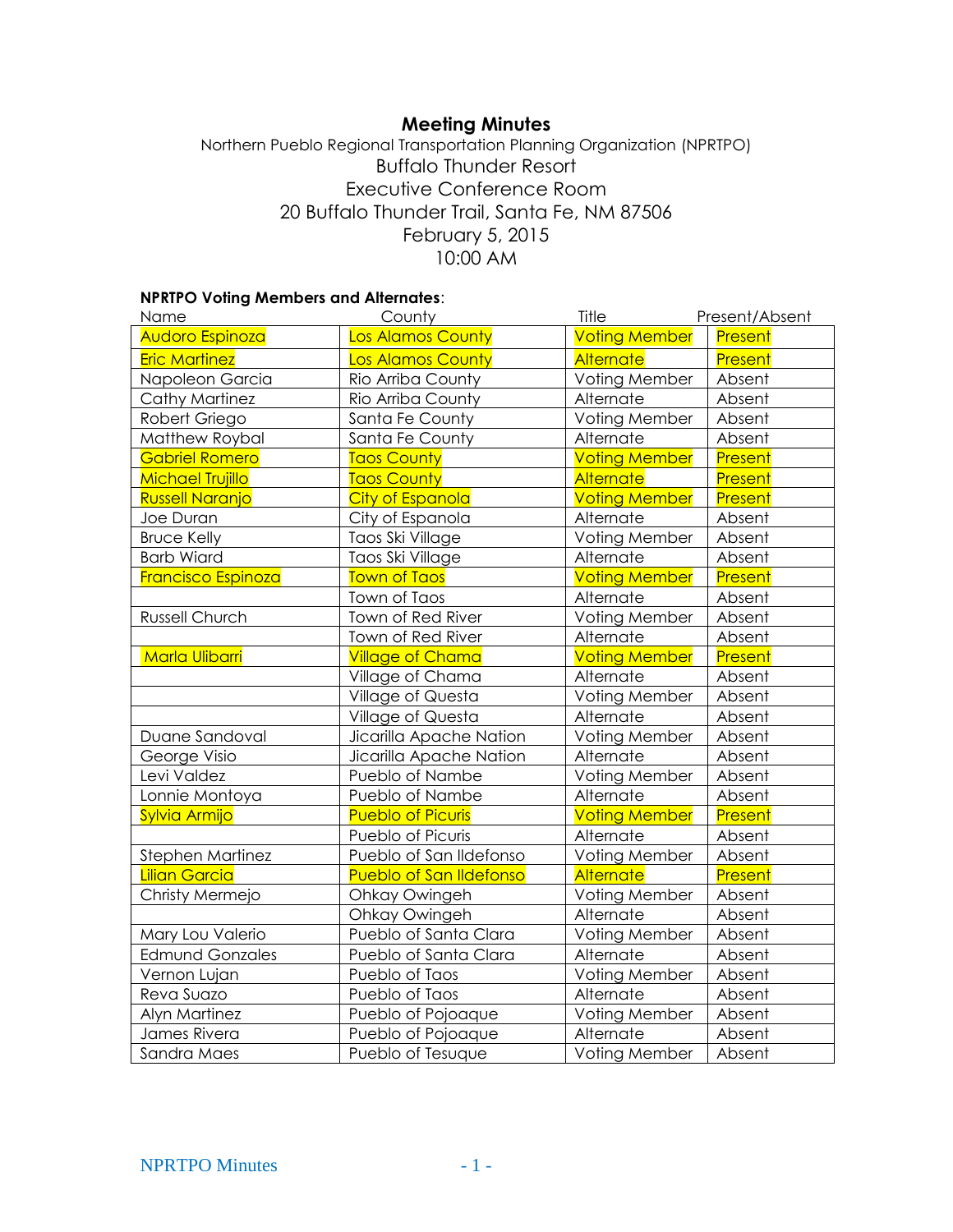Eric Ghahate **NCNMEDD** 

**NMDOT Staff**

Asset Management and Planning Division

# **Guest Members**

Stacey McGuire **NCRTD** Candice O'Donnell Taos County

John Bush Cumbres & Toltec RR Steve Kaverman Tracks Across Borders Scenic & Historic Byway (TABB) Victoria Ghahate RTPO NM GIS Coordinator

## **I. Call Meeting to Order**

The Meeting was called to order at 10:15 p.m. by Chair Russell Naranjo, City of Espanola.

# **II. Pledge of Allegiance**

.

## **III. Welcome and Introductions:**

Chair Russell Naranjo, City of Espanola welcomed NPRTPO membership to Buffalo Thunder Resort

Individual introductions were conducted by each NPRTPO member and guests.

## **IV. Approval of the Agenda:**

Chair Russell Naranjo, City of Espanola called for a motion to approve the agenda as submitted.

Gabe Romero, Taos County, made the motion to approve the agenda as amended; the motion was seconded by Lillian Garcia, Pueblo de San Ildefonso. The motion carried and all voted in favor.

## **V. Approval of the Minutes: (November 5, 2014, NCRTD)**

Chair Russell Naranjo, City of Espanola called for a motion to approve the minutes as submitted.

French Espinoza, Town of Taos, made the motion to approve the minutes as submitted; the motion was seconded by Lillian Garcia, Pueblo de San Ildefonso. The motion carried and all voted in favor.

## **VI. Public Comments-5 minutes/person**:

Chair Russell Naranjo, City of Espanola called for any public comment.

No Public Comment

## **VII. Tracks Across Borders Scenic & Historic Byway (TABB) Application Presentation**

Steve Kaverman provided an in depth presentation on the proposed Tracks Across Borders Scenic & Historic Byway (TABB). The project was well received and there was a Q+A session which provided an opportunity for clarification on a couple of issues